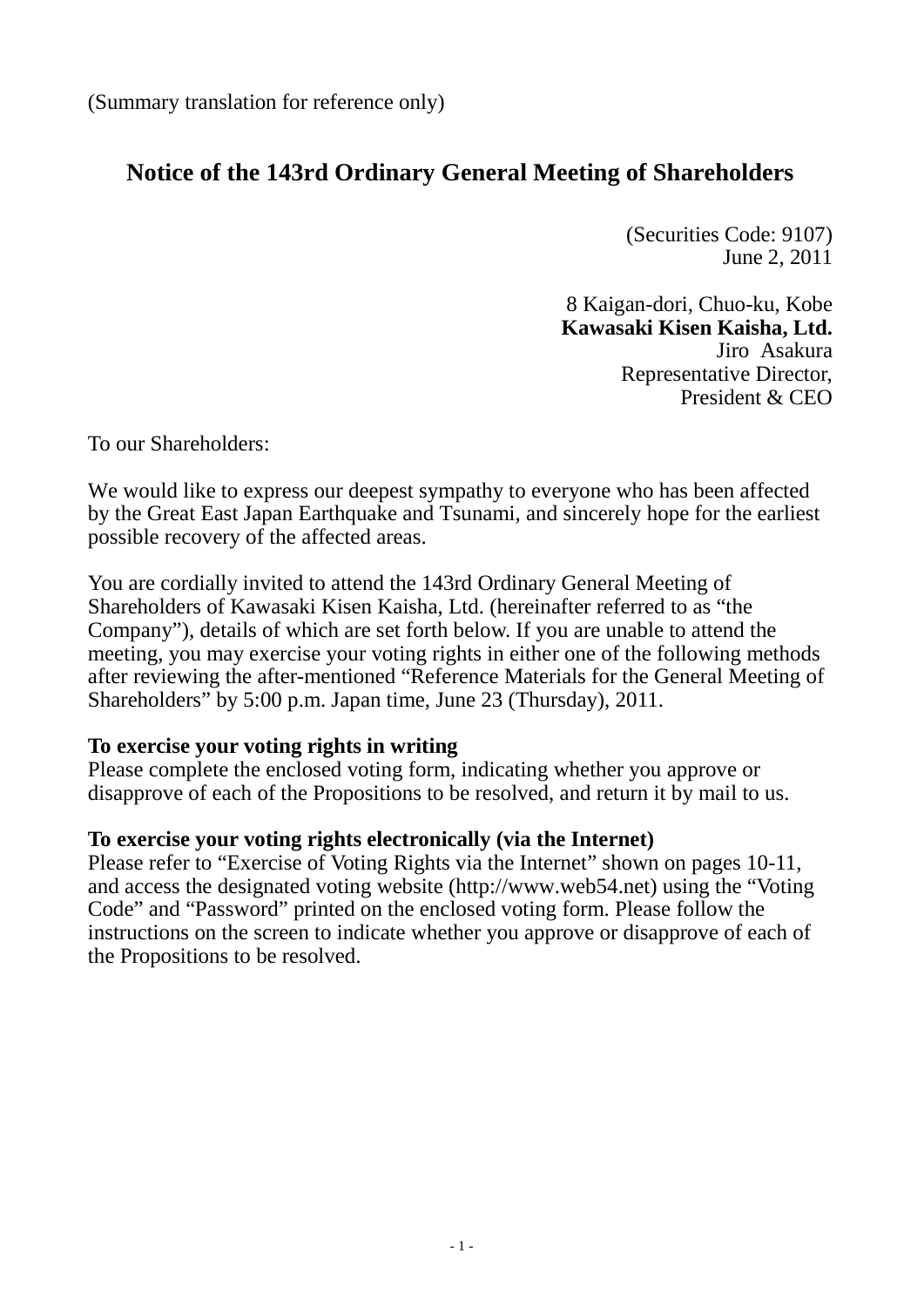| Date and time:   | 10:00 a.m. Japan time, June 24 (Friday), 2011 |
|------------------|-----------------------------------------------|
| <b>Location:</b> | Large Hall, Kaiun Club,                       |
|                  | 2nd Floor, Kaiun Building,                    |
|                  | 6-4, Hirakawa-cho 2-chome, Chiyoda-ku, Tokyo  |

### **Agenda:**

*Matters to be reported:*

- 1. Business Report, Consolidated Financial Statements and results of audit by the Accounting Auditor and the Board of Corporate Auditors on the Consolidated Financial Statements for Fiscal Year ended March 31, 2011
- 2. Non-consolidated Financial Statements for Fiscal Year ended March 31, 2011

*Matters to be resolved:*

Proposition 1 Appropriation of Surplus

Proposition 2 Election of thirteen (13) Directors

- Proposition 3 Payment of Directors' Bonuses
- For those attending the meeting on the day, please submit the enclosed voting form at the reception desk.
- In accordance with the provisions of applicable laws and regulations and Article 18 of the Company's articles of incorporation, as the "Notes to Consolidated Financial Statements" and "Notes to Non-consolidated Financial Statements" in the documents to be attached for the 143rd General Meeting of Shareholders are displayed on the Company's website at http://www.kline.co.jp/ir/general.html, they are not included in the documents attached to this Notice.
- In the event that the exercise of votes is duplicated by both the method of postal mail and the Internet, the vote received last shall be deemed valid. However, if the duplicate votes are received on the same date, the Internet vote shall be deemed valid.
- If the need arises to revise the content of Reference Materials for the General Meeting of Shareholders, Business Report, Consolidated Financial Statements and/or Non-consolidated Financial Statements, the revised items will be announced on the Company's website at http://www.kline.co.jp/ir/general.html.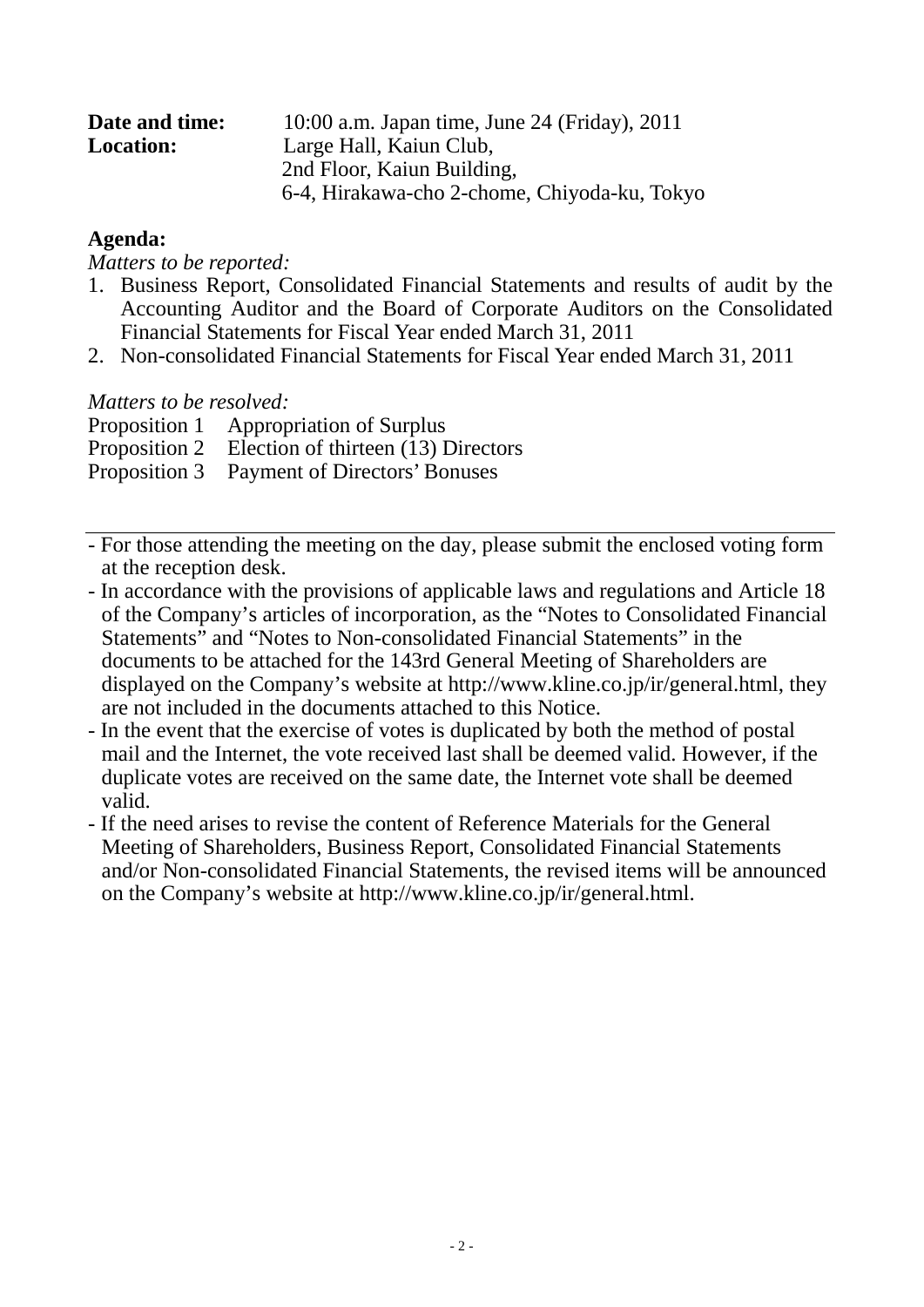## **Reference Materials for the General Meeting of Shareholders**

## **Proposition 1:** *Appropriation of Surplus*

1. Matters concerning year-end dividend

In consideration of such things as ensuring to maintain the reserves necessary for capital investment to establish sustained growth and a stable profit structure and to improve and strengthen the group's fundamentals, the Company places utmost importance on maximizing the return to shareholders. Keeping in mind the dividend payout ratio of 30% on consolidated net income in mid-2010s, the Company makes its policy to set an interim goal of the dividend payout ratio of 25% in the 2011 fiscal year while aiming to gradually increase this ratio in the future. For dividends in the current term, which is the 2010 fiscal year that ended March 31, 2011, the dividend payout ratio is set at 24% as planned, and the Company intends to carry out year-end dividend in the following manner.

(1) Type of dividend

Cash

(2) Matters regarding allotment of year-end dividend to shareholders and its amount

5.5 yen per share of common stock of the Company Total amount of 4,202,263,236 yen

Since the Company has paid an interim dividend of 4 yen per share, if the proposition is approved, the total annual dividend for the fiscal year will be 9.5 yen per share.

- (3) The date on which the dividend from surplus takes effect June 27, 2011
- 2. Matters concerning appropriation of other surplus

Regarding internal reserves, with the aim of strengthening the foundation of the Company's management in preparation for aggressive business development in the future, the Company intends to carry out appropriation of other surplus in the following manner.

| (1) The surplus item to be decreased and its amount<br>Unappropriated earned surplus for current term | 10,000,000,000 yen |
|-------------------------------------------------------------------------------------------------------|--------------------|
| (2) The surplus item to be increased and its amount<br>Other reserve                                  | 10,000,000,000 yen |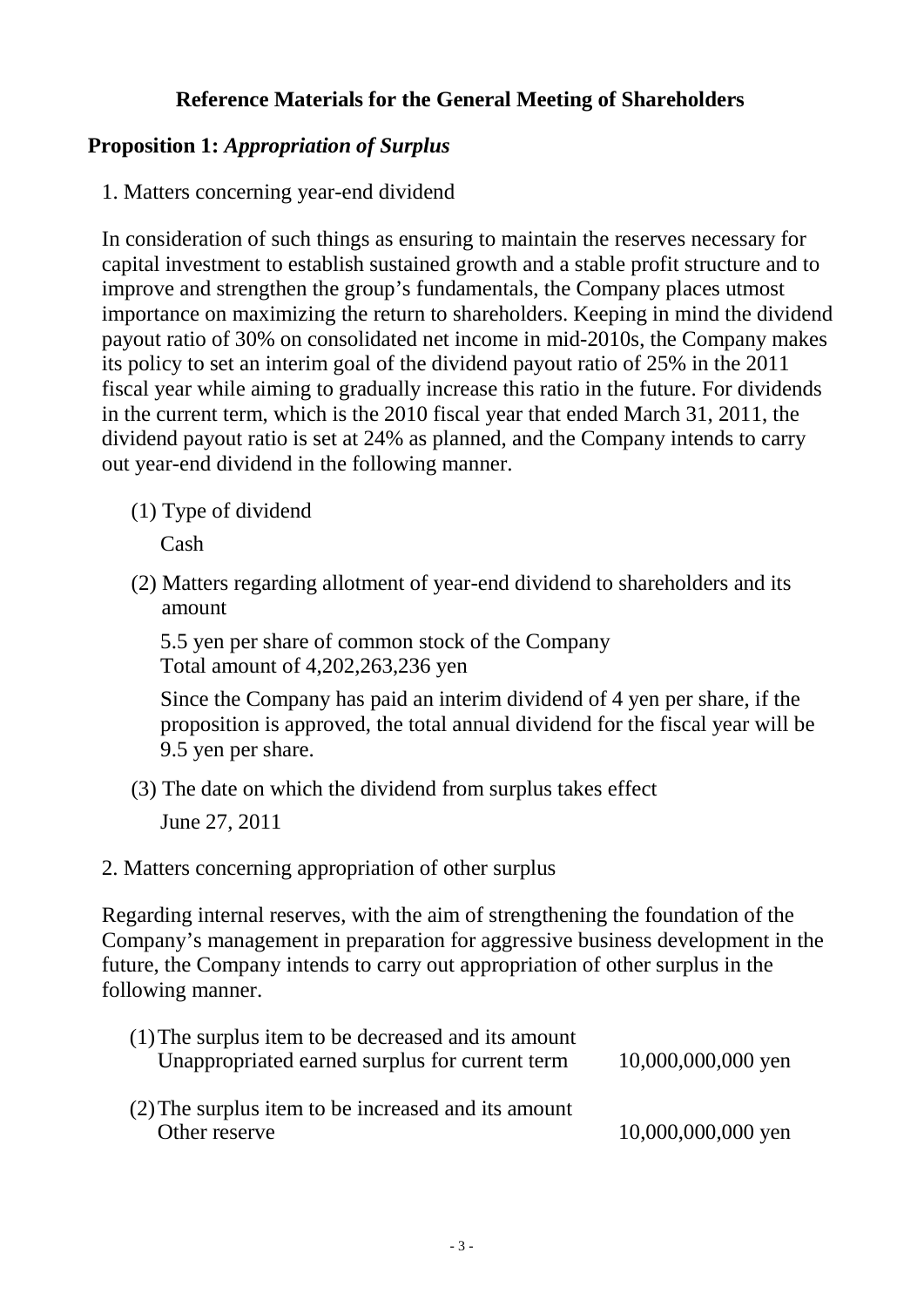# **Proposition 2:** *Election of thirteen (13) Directors*

The terms of office for all fourteen (14) Directors will expire upon conclusion of this meeting.

It is therefore requested that thirteen (13) Directors be elected at this meeting. The candidates are:

| No.            | Career summaries, position and areas of responsibility<br>Name<br>in the Company |                                    | Number of the<br>Company's                                                      |                  |
|----------------|----------------------------------------------------------------------------------|------------------------------------|---------------------------------------------------------------------------------|------------------|
|                | (Date of birth)                                                                  | (Significant concurrent positions) |                                                                                 | shares held      |
| $\mathbf{1}$   | Hiroyuki Maekawa                                                                 | April, 1971                        | Joined the Company                                                              |                  |
|                |                                                                                  | July, 1997                         | <b>General Manager of Corporate</b><br>Planning Department, Planning Group      | 220,000          |
|                |                                                                                  | June, 1999                         | Director                                                                        |                  |
|                |                                                                                  | June, 2000                         | <b>Managing Director</b>                                                        |                  |
|                |                                                                                  | June, 2002                         | Representative Director, Senior<br><b>Managing Director</b>                     |                  |
|                | (August 2, 1947)                                                                 | April, 2005                        | Representative Director, President                                              | shares           |
|                |                                                                                  | June, 2006                         | Representative Director, President &<br><b>CEO</b>                              |                  |
|                |                                                                                  | April, 2010                        | Representative Director, Chairman of<br>the board                               |                  |
|                |                                                                                  | April, 2011                        | Director, Chairman of the board<br>(Current)                                    |                  |
|                | Jiro Asakura<br>(July 31, 1950)                                                  | April, 1974                        | Joined the Company                                                              |                  |
|                |                                                                                  | July, 2000                         | General Manager, Coal & Iron Ore<br>Carrier Group of Bulk Carrier<br>Department |                  |
|                |                                                                                  | April, 2001                        | General Manager of Coal & Iron Ore<br>Carrier Group                             |                  |
| $\overline{2}$ |                                                                                  | June, 2005                         | Director, General Manager of Coal &<br>Iron Ore Carrier Group                   |                  |
|                |                                                                                  | June, 2006                         | Executive Officer, General Manager of<br>Coal & Iron Ore Carrier Group          | 42,000<br>shares |
|                |                                                                                  | April, 2007                        | Managing Executive Officer                                                      |                  |
|                |                                                                                  | April, 2009                        | Senior Managing Executive Officer                                               |                  |
|                |                                                                                  | June, 2009                         | Representative Director, Senior<br><b>Managing Executive Officer</b>            |                  |
|                |                                                                                  | April, 2011                        | Representative Director,<br>Vice President Executive Officer                    |                  |
|                |                                                                                  | May, 2011                          | Representative Director, President &<br>CEO (Current)                           |                  |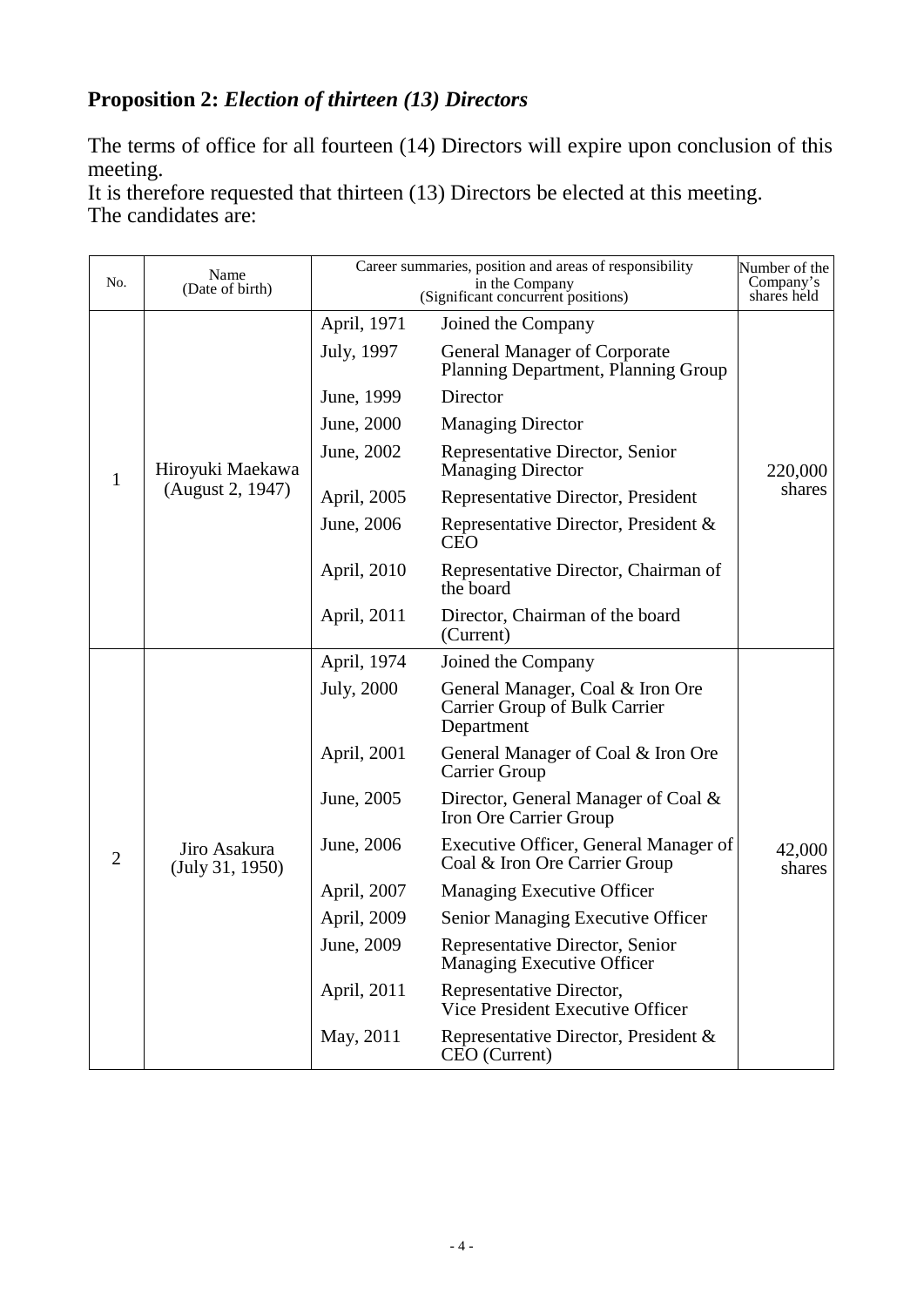| No.            | Name                                   | Career summaries, position and areas of responsibility<br>in the Company |                                                                                                                  | Number of the<br>Company's |
|----------------|----------------------------------------|--------------------------------------------------------------------------|------------------------------------------------------------------------------------------------------------------|----------------------------|
|                | (Date of birth)                        |                                                                          | shares held                                                                                                      |                            |
|                |                                        | April, 1974                                                              | Joined the Company                                                                                               |                            |
|                | Takashi Saeki<br>(August 28, 1950)     | July, 2002                                                               | <b>General Manager of Containerships</b><br><b>Business Group</b>                                                |                            |
|                |                                        | July, 2004                                                               | <b>General Manger of Corporate Planning</b><br>Group                                                             |                            |
|                |                                        | June, 2005                                                               | Director, General Manager of<br>Corporate Planning Group                                                         |                            |
|                |                                        | June, 2006                                                               | Director, Executive Officer                                                                                      |                            |
|                |                                        | April, 2007                                                              | Director, Managing Executive Officer                                                                             |                            |
|                |                                        | April, 2009                                                              | Representative Director, Senior<br>Managing Executive Officer                                                    |                            |
| 3              |                                        | April, 2010                                                              | Director, Senior Managing Executive<br>Officer and Executive Vice President<br>of "K" Line America, Inc.         | 36,000<br>shares           |
|                |                                        | June, 2010                                                               | Senior Managing Executive Officer<br>and Executive Vice President of "K"<br>Line America, Inc.                   |                            |
|                |                                        | July, 2010                                                               | <b>Senior Managing Executive Director</b><br>and President of "K" Line America,<br>Inc.                          |                            |
|                |                                        | June, 2011                                                               | Vice President Executive Officer<br>(Current)                                                                    |                            |
|                |                                        |                                                                          | Assistant to President & CEO, Control<br>of Drybulk Sector, Energy<br><b>Transportation Sector</b>               |                            |
|                |                                        | April, 1975                                                              | Joined the Company                                                                                               |                            |
|                | Eizo Murakami<br>(February 23, 1953)   | July, 2004                                                               | <b>General Manager of Containerships</b><br><b>Business Group</b>                                                |                            |
|                |                                        | June, 2005                                                               | Director, General Manager of<br><b>Containerships Business Group</b>                                             |                            |
|                |                                        | June, 2006                                                               | <b>Executive Officer</b>                                                                                         |                            |
| $\overline{4}$ |                                        | April, 2007                                                              | Managing Executive Officer                                                                                       | 63,000<br>shares           |
|                |                                        | April, 2009                                                              | Senior Managing Executive Officer                                                                                |                            |
|                |                                        | June, 2009                                                               | Representative Director, Senior<br>Managing Executive Officer (Current)                                          |                            |
|                |                                        |                                                                          | Control of Containerships Sector, Port<br>Business, Car Carrier Sector, Marine<br>Sector, Technical, Environment |                            |
|                |                                        | April, 1974                                                              | Joined the Company                                                                                               |                            |
| 5              |                                        | July, 2001                                                               | General Manager of Finance Group                                                                                 |                            |
|                | Keisuke Yoshida<br>(November 11, 1951) | June, 2006                                                               | Director, Executive Officer                                                                                      |                            |
|                |                                        | April, 2009                                                              | Director, Managing Executive Officer                                                                             | 16,000                     |
|                |                                        | April, 2010                                                              | Representative Director, Senior<br>Managing Executive Officer (Current)                                          | shares                     |
|                |                                        |                                                                          | Control of IR&PR, Information<br>System, Corporate Planning,<br>In charge of Finance                             |                            |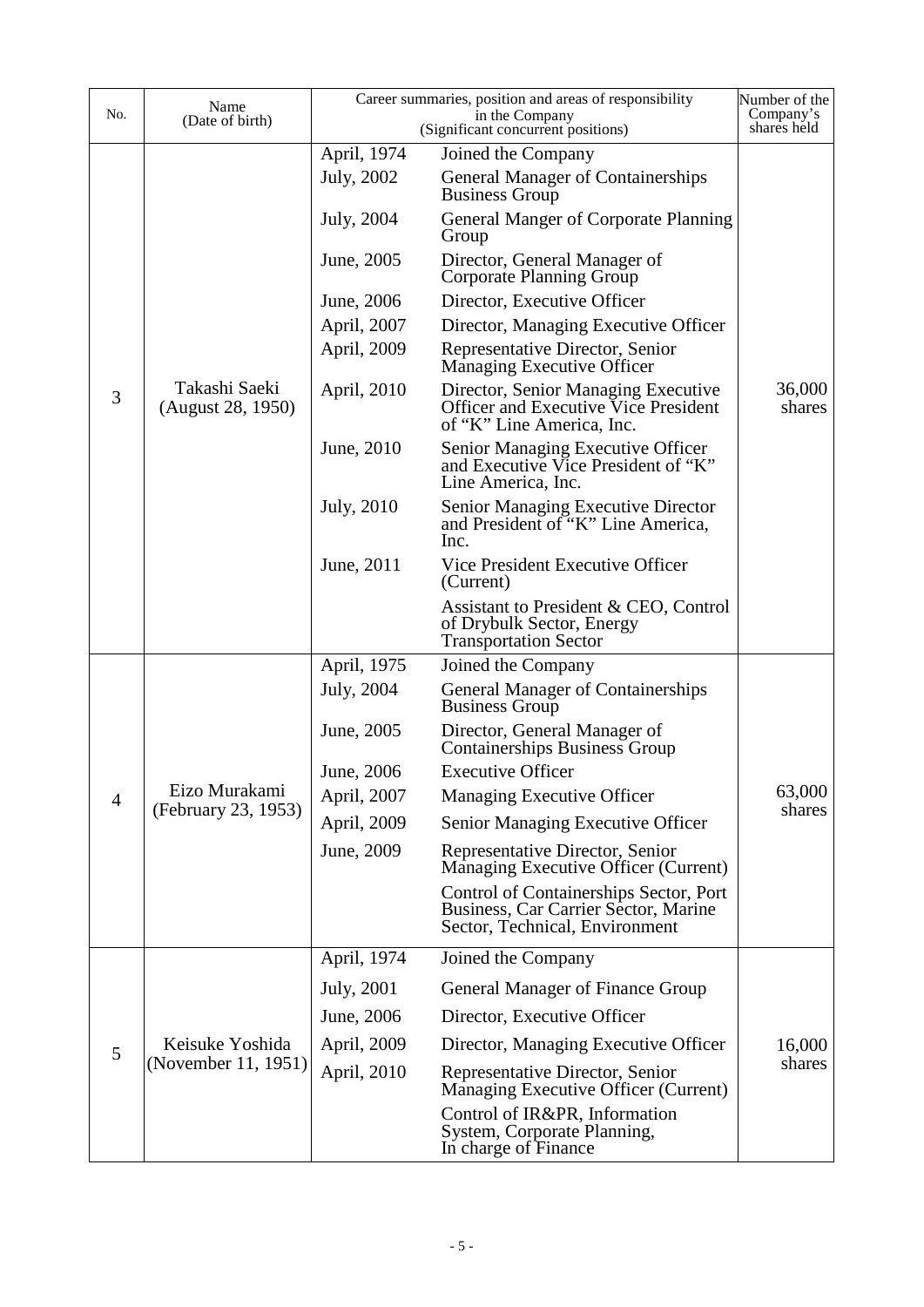| No.            | Name<br>(Date of birth)                 |               | Career summaries, position and areas of responsibility<br>in the Company<br>(Significant concurrent positions)          | Number of the<br>Company's<br>shares held |
|----------------|-----------------------------------------|---------------|-------------------------------------------------------------------------------------------------------------------------|-------------------------------------------|
|                |                                         | April, 1975   | Joined the Company                                                                                                      |                                           |
|                | Takashi Torizumi<br>(July 8, 1951)      | July, 2001    | General Manager of Accounting Group                                                                                     |                                           |
|                |                                         | April, 2007   | Executive Officer, General Manager of<br><b>Accounting Group</b>                                                        |                                           |
|                |                                         | June, 2007    | Director, Executive Officer, General<br>Manager of Accounting Group                                                     |                                           |
| 6              |                                         | April, 2009   | Director, Managing Executive Officer                                                                                    | 52,000<br>shares                          |
|                |                                         | April, 2011   | Representative Director, Senior<br>Managing Executive Officer (Current)                                                 |                                           |
|                |                                         |               | Control of General Affairs, Legal,<br>Human Resources, Accounting, CSR &<br>Compliance, assistance to Internal<br>Audit |                                           |
|                |                                         | October, 1974 | Joined the Company                                                                                                      |                                           |
|                | Masami Sasaki<br>(April 22, 1951)       | October, 1995 | Captain                                                                                                                 |                                           |
| $\overline{7}$ |                                         | April, 2001   | General Manager of Marine Technical<br>Group                                                                            |                                           |
|                |                                         | January, 2003 | General Manager of Marine Human<br><b>Resources Group</b>                                                               |                                           |
|                |                                         | July, 2004    | <b>General Manager of Marine Safety</b><br><b>Administration Group</b>                                                  | 33,000<br>shares                          |
|                |                                         | April, 2007   | <b>Executive Officer</b>                                                                                                |                                           |
|                |                                         | April, 2009   | Managing Executive Officer                                                                                              |                                           |
|                |                                         | June, 2009    | Director, Managing Executive Officer<br>(Current)                                                                       |                                           |
|                |                                         |               | In charge of Marine Sector                                                                                              |                                           |
|                | Toshiyuki Suzuki<br>(February 22, 1959) | April, 1981   | Joined the Company                                                                                                      |                                           |
| 8              |                                         | April, 2006   | <b>General Manager of Containerships</b><br><b>Business Group</b>                                                       |                                           |
|                |                                         | April, 2008   | <b>Executive Officer</b>                                                                                                |                                           |
|                |                                         | April, 2011   | Managing Executive Officer (Current)                                                                                    | 23,000<br>shares                          |
|                |                                         |               | In charge of IR&PR, Information<br>System, Corporate Planning, Group<br>Business Promotion, Logistics,<br>Research      |                                           |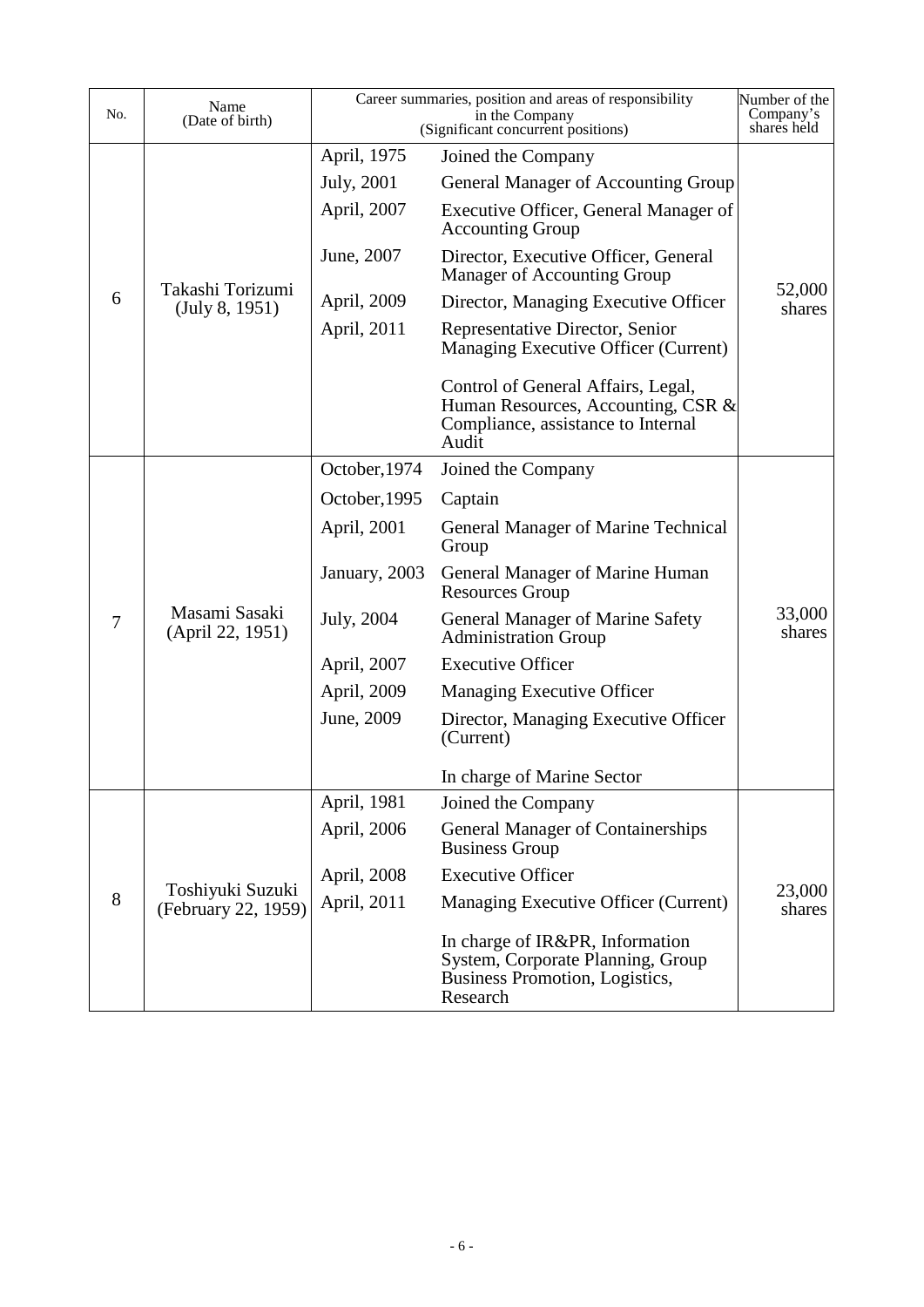| No. | Name<br>(Date of birth)                   |               | Career summaries, position and areas of responsibility<br>in the Company<br>(Significant concurrent positions) | Number of the<br>Company's<br>shares held |
|-----|-------------------------------------------|---------------|----------------------------------------------------------------------------------------------------------------|-------------------------------------------|
|     |                                           | October, 1975 | Joined the Company                                                                                             |                                           |
| 9   |                                           | April, 1996   | <b>Chief Engineer</b>                                                                                          |                                           |
|     | Kenjiro Takenaga<br>(November 1, 1952)    | April, 2003   | General Manager of Ship Planning<br>Group                                                                      |                                           |
|     |                                           | July, 2008    | <b>General Manager of Environment</b><br><b>Management Division</b>                                            | 19,000<br>shares                          |
|     |                                           | April, 2009   | <b>Executive Officer</b>                                                                                       |                                           |
|     |                                           | June, 2009    | Director, Executive Officer (Current)                                                                          |                                           |
|     |                                           |               | In charge of Technical, Environment                                                                            |                                           |
|     |                                           | April, 1981   | Joined the Company                                                                                             |                                           |
|     |                                           | June, 2006    | General Manager of Car Carrier<br>Planning & Development Group                                                 |                                           |
| 10  | Takashi Yamaguchi<br>(January 31, 1959)   | April, 2008   | General Manager of Car Carrier<br><b>Business Group</b>                                                        | 8,000<br>shares                           |
|     |                                           | April, 2009   | <b>Executive Officer (Current)</b>                                                                             |                                           |
|     |                                           |               | In charge of General Affairs, Legal,<br>Human Resources, CSR & Compliance                                      |                                           |
|     |                                           | April, 1983   | Joined the Company                                                                                             |                                           |
|     | Yukio Toriyama<br>(November 10, 1959)     | April, 2010   | <b>General Manager of Port Business</b><br>Group                                                               |                                           |
| 11  |                                           | April, 2011   | Executive Officer, General Manager of<br><b>Accounting Group (Current)</b>                                     | 18,000<br>shares                          |
|     |                                           |               | In charge of Accounting                                                                                        |                                           |
|     |                                           | March, 1967   | Joined Nippon Life Insurance<br>Company                                                                        |                                           |
| 12  | Takashi Kobayashi<br>(September 25, 1943) | July, 1993    | Director and General Manager of<br><b>Related Business Department, Nippon</b><br>Life Insurance Company        |                                           |
|     |                                           | June, 1994    | Senior Managing Director, Seiwa Real<br>Estate Co., Ltd.                                                       |                                           |
|     |                                           | March, 1996   | Managing Director, Nippon Life<br><b>Insurance Company</b>                                                     |                                           |
|     |                                           | July, 1999    | President, Representative Director,<br>Nissay Information Technology Co.,<br>Ltd.                              | 8,000<br>shares                           |
|     |                                           | June, 2006    | Chairman, Representative Director,<br><b>NLI</b> Research Institute                                            |                                           |
|     |                                           | April, 2009   | Chairman, Representative Director,<br>Nissay Information Technology Co.,<br>Ltd.                               |                                           |
|     |                                           | June, 2009    | <b>Outside Director of the Company</b><br>(Current)                                                            |                                           |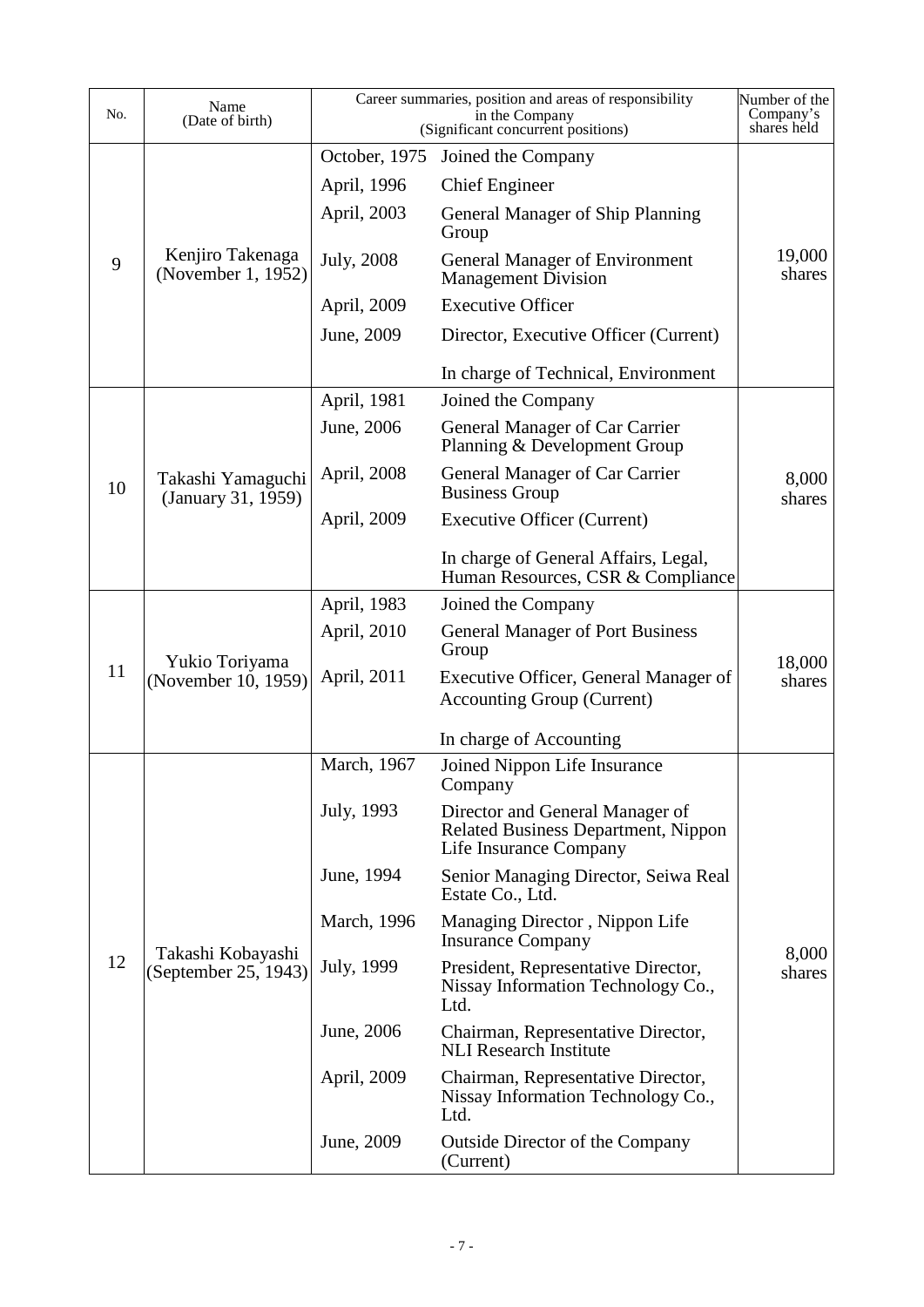| No. | Name<br>(Date of birth)                     | Career summaries, position and areas of responsibility<br>in the Company<br>(Significant concurrent positions) |                                                                                                                              | Number of the<br>Company's<br>shares held |
|-----|---------------------------------------------|----------------------------------------------------------------------------------------------------------------|------------------------------------------------------------------------------------------------------------------------------|-------------------------------------------|
|     | Mitoji Yabunaka<br>13<br>(January 23, 1948) | April, 1969                                                                                                    | Joined Ministry of Foreign Affairs of<br>Japan (MOFA)                                                                        |                                           |
|     |                                             | August, 1986                                                                                                   | Director of Second International<br>Organization Division, Economic<br>Affairs Bureau, MOFA                                  |                                           |
|     |                                             | November,<br>1987                                                                                              | Director of Second North America<br>Division, North American Affairs<br>Bureau, MOFA                                         |                                           |
|     |                                             | September,<br>1990                                                                                             | Senior Research Fellow of<br>International Institute for Strategic<br>Studies (IISS)                                         |                                           |
|     |                                             | September,<br>1991                                                                                             | Permanent Mission of Japan to the UN<br>and Other International Organizations<br>in Geneva                                   |                                           |
|     |                                             | April, 1994                                                                                                    | Director of Management and<br>Coordination Division, Minister's<br>Secretariat, MOFA                                         | $\theta$<br>shares                        |
|     |                                             | July, 1996                                                                                                     | <b>Assistant Vice-Minister, MOFA</b>                                                                                         |                                           |
|     |                                             | <b>August</b> , 1997                                                                                           | Deputy Director-General of the Asia<br>Pacific Bureau, MOFA                                                                  |                                           |
|     |                                             | October, 1998                                                                                                  | Consul General of Japan at Chicago                                                                                           |                                           |
|     |                                             | December,<br>2002                                                                                              | Director-General of Asian and<br>Oceanian Affairs Bureau, MOFA                                                               |                                           |
|     |                                             | January, 2005                                                                                                  | Deputy Minister for Foreign Affairs,<br><b>MOFA</b> (Economic Affairs)                                                       |                                           |
|     |                                             | January, 2007                                                                                                  | Deputy Minister for Foreign Affairs,<br><b>MOFA</b> (Political Affairs)                                                      |                                           |
|     |                                             | January, 2008                                                                                                  | Vice-Minister for Foreign Affairs,<br><b>MOFA</b>                                                                            |                                           |
|     |                                             | <b>August, 2010</b>                                                                                            | Advisor to MOFA (Current)                                                                                                    |                                           |
|     |                                             | October, 2010                                                                                                  | Advisor to Nomura Research Institute,<br>Ltd. (Current)<br>Special Visiting Professor of<br>Ritsumeikan University (Current) |                                           |

Notes: 1) No special interests exist between the Company and any of the above candidates for Directors.

- 2) Mr. Takashi Kobayashi and Mr. Mitoji Yabunaka are candidates for Outside Directors. On the condition that this proposal is accepted, the Company plans to appoint Mr. Mitoji Yabunaka as an independent director pursuant to the regulations of the stock exchanges where the Company's stock is listed and notify the exchanges of his appointment.
- 3) The company proposes the election of the candidate for Outside Director, Mr. Takashi Kobayashi, who has abundant knowledge and considerable experience from his many years as a corporate manager, and the candidate for Outside Director, Mr. Mitoji Yabunaka, who has accumulated abundant international experience and knowledge over his many years as a diplomat, so that their talents may be utilized in the management of the Company.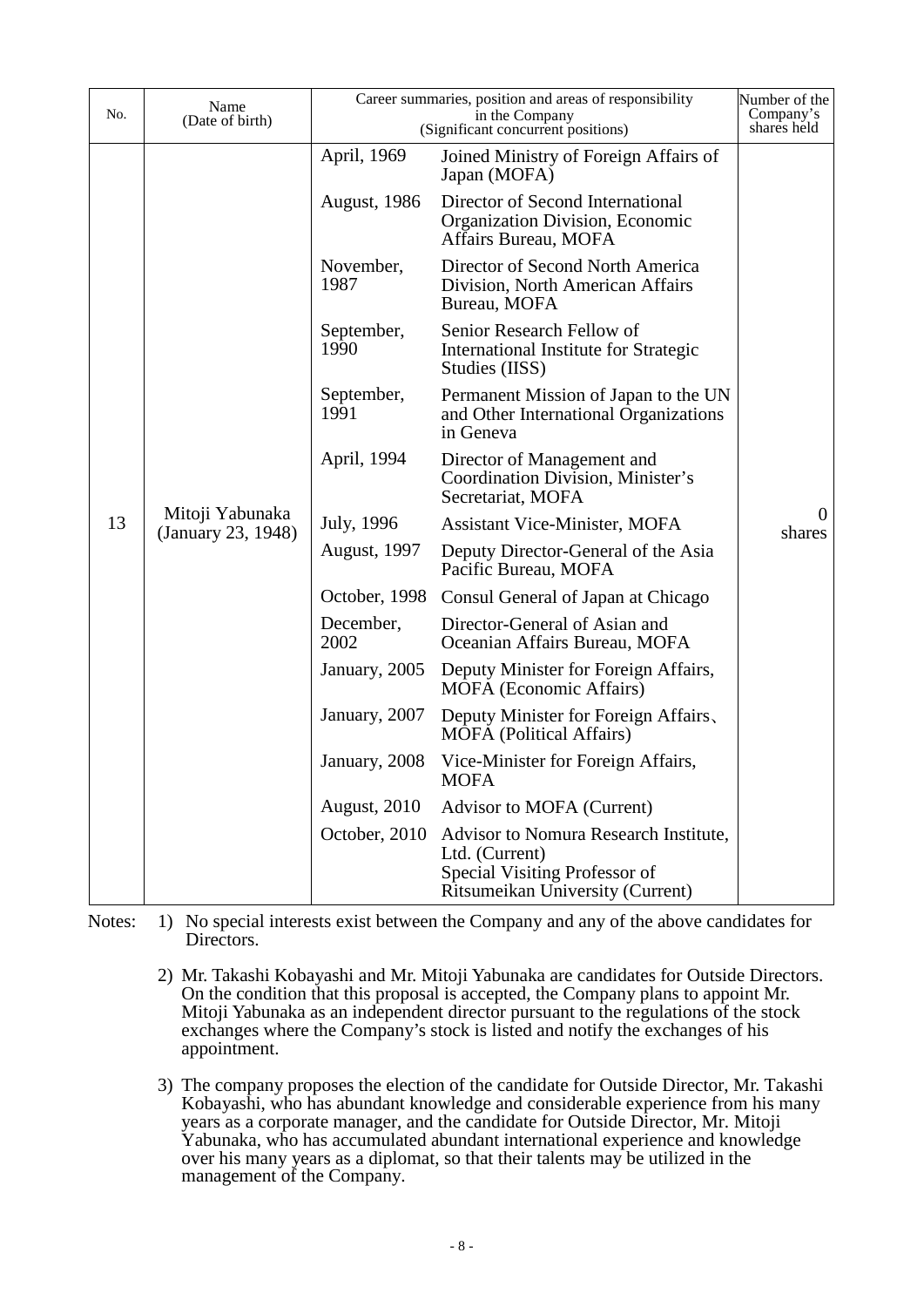- 4) Mr. Takashi Kobayashi currently serves as Outside Director, and his term of service as Outside Director will be two (2) years upon the conclusion of this General Meeting of Shareholders.
- 5) The Company has concluded a liability limitation contract with Mr. Takashi Kobayashi pursuant to Article 427, Paragraph 1 of the Companies Act. If he is reappointed, the Company intends to continue the aforementioned liability limitation contract with him. The Company also intends to newly conclude a contract with the same contents with Mr. Mitoji Yabunaka. An overview of the contract is as follows. Mr. Mitoji Yabunaka. An overview of the contract is as follows. Pursuant to the provisions of Article 427, Paragraph 1 of the Companies Act, when acting in good faith and in the absence of any serious negligence, Outside Director may bear liability of 10,000,000 yen or the minimum liability amount stipulated in Article 425, Paragraph 1 of the Companies Act, whichever is higher, for the liabilities stipulated in Article 423, Paragraph 1 of the Companies Act.

### **Proposition 3:** *Payment of Directors' Bonuses*

The Company proposes to pay a total of 79,000,000 yen of Directors' bonuses to its 13 Directors, excluding the Outside Directors, who have served during this fiscal year, rewarding them for their services in consideration of the business results of the fiscal year.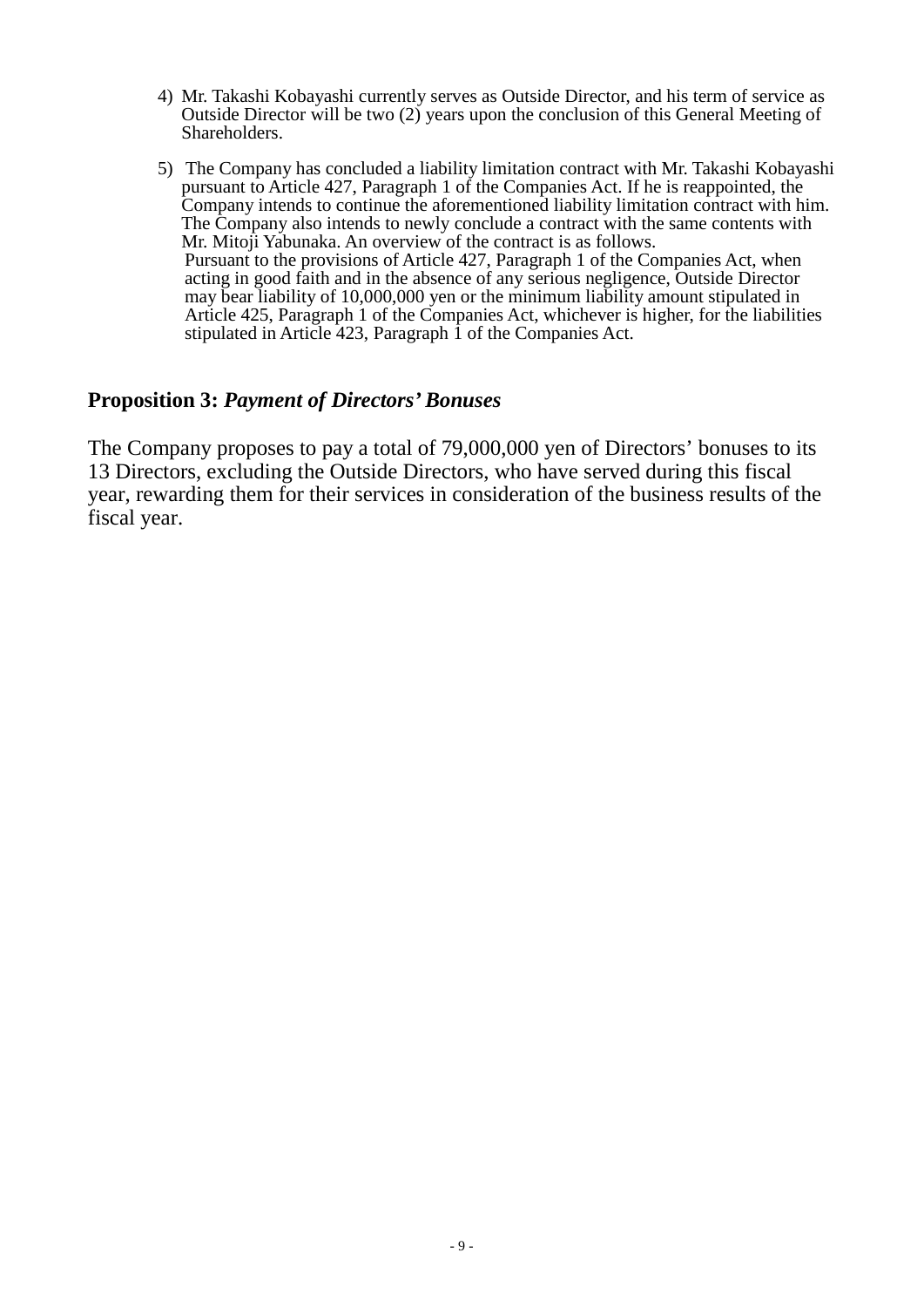June 2, 2011

To our Shareholders

Kawasaki Kisen Kaisha, Ltd.

#### **Exercise of Voting Rights via the Internet**

You can only exercise your voting rights via the Internet by accessing the dedicated website for this vote (http://www.web54.net). Please be sure you have read and understood the following before using it:

1. System requirements

To exercise your voting rights via the Internet, you need the following systems environment:

- (1) The resolution of your monitor screen should be at least 800 x 600 (SVGA).
- (2) The following applications must be available:
	- a. Microsoft® Internet Explorer Ver. 5.01 SP2 (or higher)
	- b. Adobe® Acrobat® Reader<sup>™</sup> Ver. 4.0 (or higher); Adobe® Reader® Ver.6.0 (or higher) (in the case of reading the reference materials on browsers)
		- \* Microsoft® and Internet Explorer are the registered trademarks of Microsoft Corporation in the United States and other countries.
		- \* Adobe® Acrobat® ReaderTM, and Adobe® Reader® are the registered trademarks of Adobe Systems Incorporated in the United States and other countries.
		- \* These software programs are distributed free of charge from the respective companies' websites.
- (3) Connection to the Internet may be restricted depending on your Internet connection setting environment such as firewalls. Contact your systems administrator should you have any questions or problems.
- 2. Handling of votes
	- If you vote via the Internet for multiple times, only the last vote exercised will be recorded as the effective vote.
	- If you vote both via the Internet and by mail, the one that arrives last will be recorded as the effective vote.

If both a vote via the Internet and by mail arrive on the same day, the one exercised via the Internet will be recorded as the effective vote.

The deadline for voting is 5:00 p.m. Japan time, June 23 (Thursday), 2011. An early exercise of your vote would be very much appreciated.

3. Handling of password

- The password is a means to verify identity of a person who exercises voting right as the shareholder in question. Be sure to keep the password as well as your registered seal and security code in a safe place. We will not respond to any inquiry about your password by telephone, etc.
- If you repeatedly enter a wrong password for a certain number of times, it will be blocked and disabled. If you wish to have a password reissued, please follow the instructions on the screen for the necessary procedures.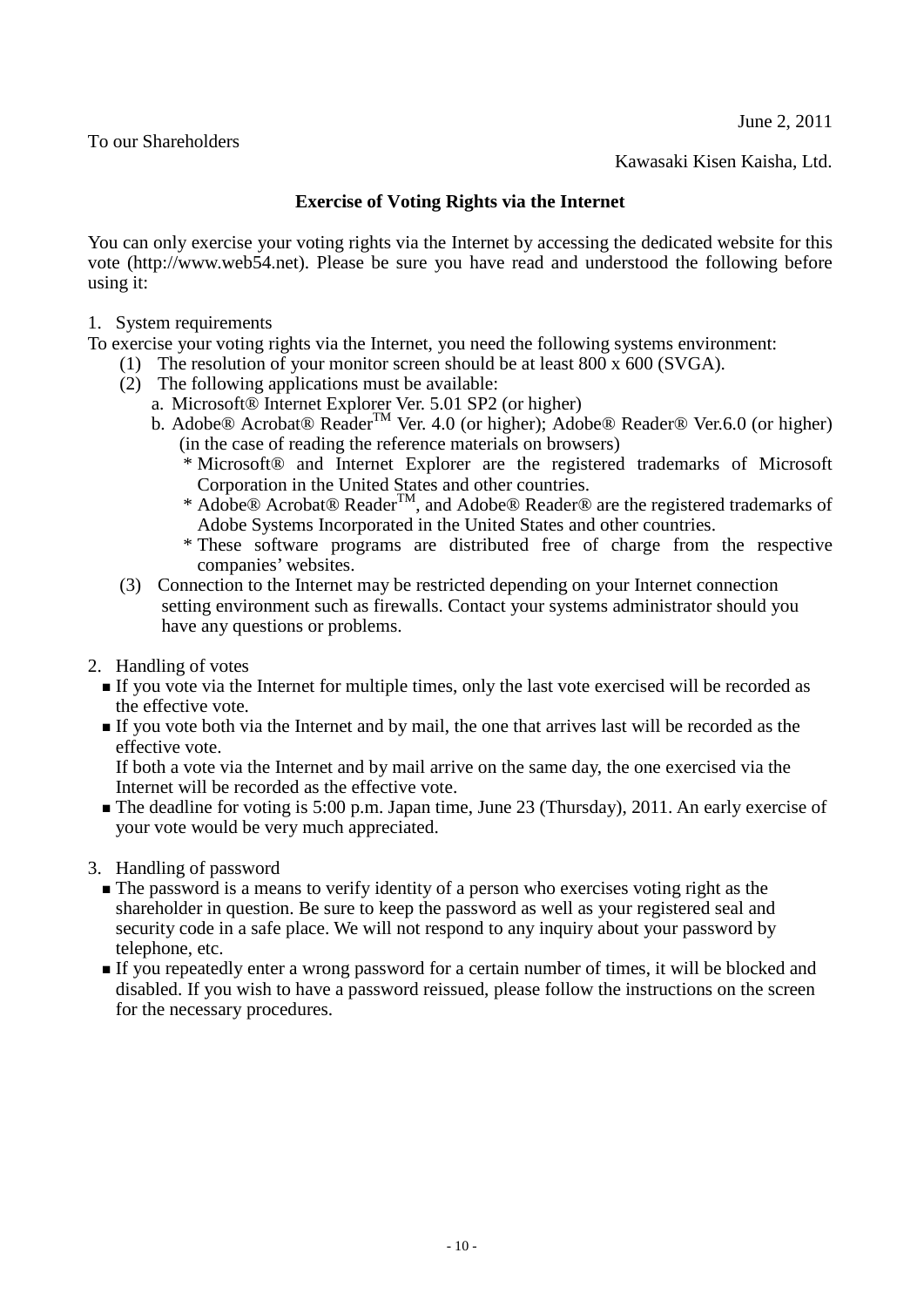- 4. Computer-related technical inquiries, etc.
	- If you have any technical inquiries regarding the operation of a personal computer, etc. for voting on this site, contact the following: Dedicated phone line for Securities Agency Web Support, The Chuo Mitsui Trust and Banking Company, Limited

[Telephone number within Japan] 0120-65-2031

(Business hours: 9:00 – 21:00 except Saturdays, Sundays and official holidays)

**For institutional investors** 

Institutional investors who have applied in advance to use the e-Voting Platform for institutional investors (also referred to as Tokyo Stock Exchange Platform) can exercise votes via its system instead of the Company's system for voting via the Internet.

 For any other inquiries (including your registered address or number of shares), contact the following:

Securities Agency Business Center, The Chuo Mitsui Trust and Banking Company, Limited [Telephone number within Japan] 0120-78-2031

(Business hours: 9:00 – 17:00 except Saturdays, Sundays and official holidays)